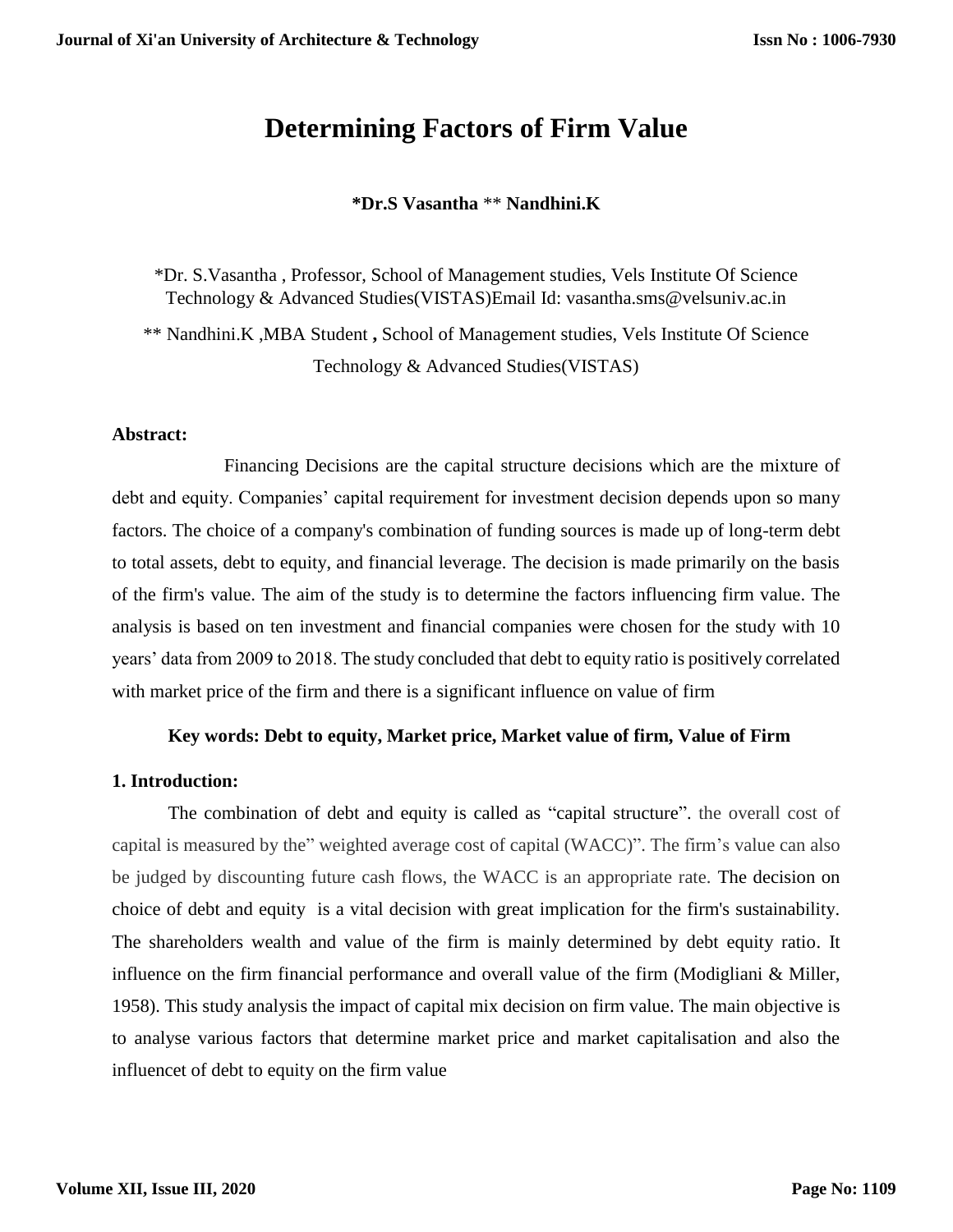### **2. Literature Review**

Thirumagal, & Vasantha, S. (2016). Regression analysis results reveals that the dividend, risk and liquidity of the companies has effect on shareholder's wealth. Size and Earnings of the companies has no impact on shareholder's wealth. Firm's borrowing has impact on the value of the firm. There is a correlation between leverage and efficiency of the firm. Dimitris margaritis,et.al(2008) (Shaileh rastogi 2018),There is an inverse relationship among short term debt, total debt, long term debt which has an impact on ROA. (Megha narang 2018)

The choice of debt and equity has positive influence on firm performance when return on assets (ROA) was considered as dependent variable. Financial leverage has inverse effect on the value of the firm. (Mustafa soumadi,et.al(2007). There is a positive correlation between capital structure and financial firm performance on agribusiness (Siregar risa yanti diannisa,et.al 2019) Thirumagal, & Vasantha, ( 2015,2016 & 2018 ) Regression analysis shows that the shareholders wealth is influenced by nature of risk, payment of dividend , risk and solvency of the companies but . Size and Earnings of the companies does not influence the shareholders wealth. The ratio of dividend pay-out has inverse relationship on the leverage and profitability of the companies in Energy industry

### **3. Research Methodology**

The research followed in the study is both descriptive and analytical in nature

# **3.1 SAMPLING TECHNIQUE**

Entire 10 company's 10 years (2009-2018) data form nifty indexes have been selected as a population size for the analysis on the basis of convenience sampling technique. These companies are as follows:

Bajaj Finance limited, M&M Financial service limited,Shriram transport finance company limited,Cholamandalam investment and finance ltd,Sundaram finance,Shriram city,Manapuram Finance,Magma finance corporation,SREI Infrastructure,Optiemus Infrastructure

## **3.2Method of Data Collection**

**Secondary data**: The study used only secondary data extracted from annual report and The financial figures for the period 2009-2018 which were used in this study were gathered manually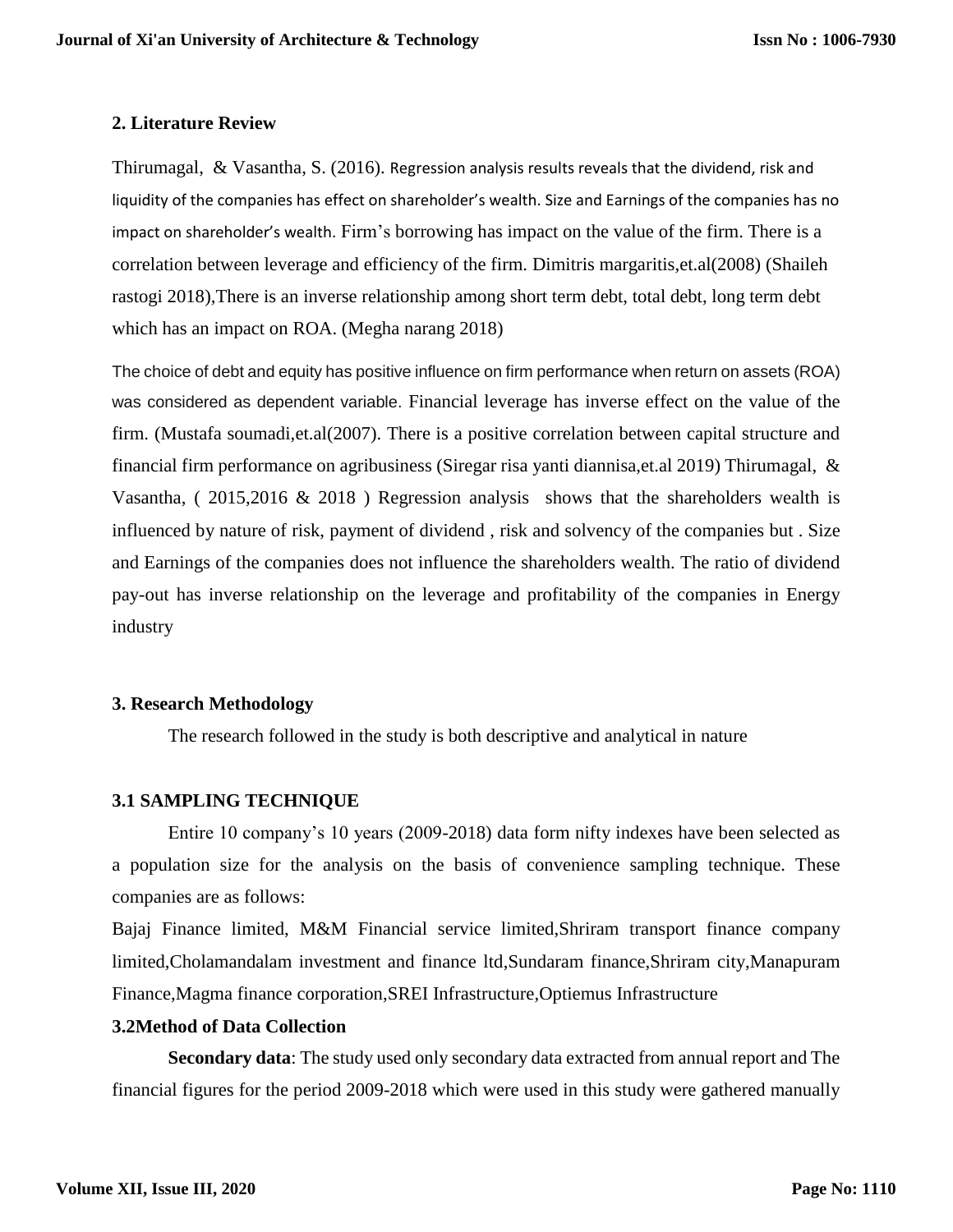through individual company financial reports and website of the company and the SAP module used in the company. The data for this study include market capitalization, market price per share, Tobinsq are the dependent variable used for analysis of shareholder's wealth.

# **3.3 Statistical/Analytical Tools**

The following are the statistical tools and techniques used for analysis.

One Way ANOVA ,Multiple regression, Descriptive Statistics

### **3.5 Hypothesis of the Study**

**H01**: "There is no significant impact of Market capitalization (DEBT TO EQUITY) on Firm Value."

**H02**: "There is no significant impact of Market Per Share (DEBT TO EQUITY) on Firm Value."

**H03**: "There is no significant impact of Tobin's q (DEBT TO EQUITY) on Firm Value."

**Market capitalization** =  $\beta$ 1 (DTE) +  $\beta$ 2 (EPS) +  $\beta$ 3 (DPR) +  $\beta$ 4 (CR) +  $\beta$ 5 (FS) +  $\beta$ 6 (ROA) +  $\beta$ 7 (AU)+ β8 (AT)

**Market Per Share** =  $\beta$ 1 (DTE) +  $\beta$ 2 (EPS) +  $\beta$ 3 (DPR) +  $\beta$ 4 (CR) +  $\beta$ 5 (FS) +  $\beta$ 6 (ROA) +  $\beta$ 7 (AU)+ β8 (AT)

**Tobin 's q** = β1 (DTE) + β2 (EPS) + β3 (DPR) + β4 (CR) + β5 (FS) + β6 (ROA) + β7 (AU)+ β8 (AT)

**DTE-**DEBT TO EQUITY, **EPS-**EARNING PER SHARE, **DPR-**DIVIDEND PAYOUT RATIO

### **P.SH-**PUBLIC SHAREHOLDING,**CR-**CURRENT RATIO,**FS**-FIRM SIZE

**ROA**-RETURN ON ASSET,**ROE-**RETURN ON EQUITY,**AU-**ASSET UTILIZATION

### **AT-**ASSET TANGIBILITY

**4. Data Analysis**

### **One Way ANOVA – DEBT TO EQUITY**

Ho1: There is significant difference between Debt to equity (DTE) of the selected Leasing & Hire Purchase companies.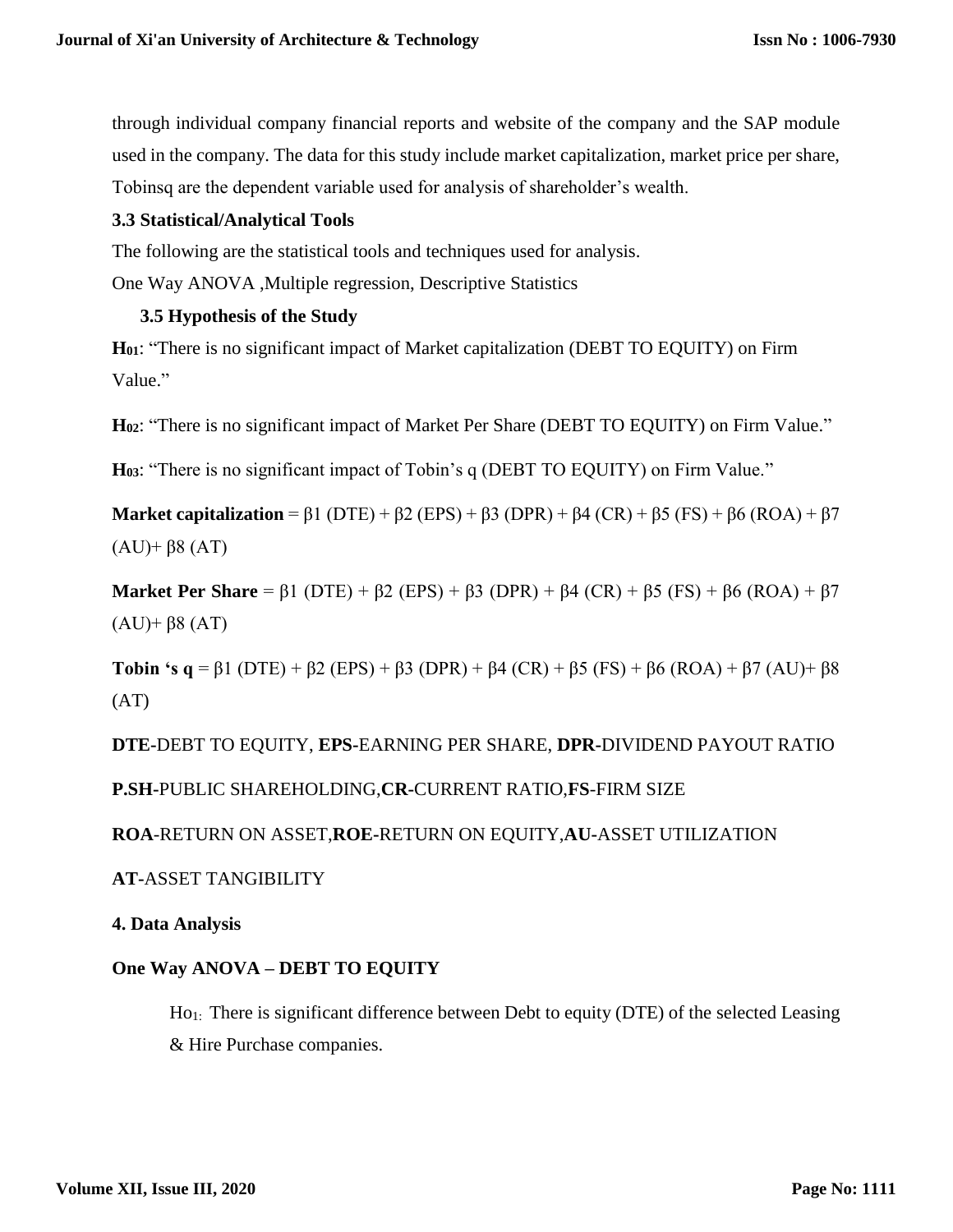# **ANOVA: Single factor**

# **ANOVA**

# **Sum of Squares Df Mean Square F Sig.** Between Groups 175335.796 9 19481.755 30.835 .000 Within Groups 1 56861.955 90 631.799 Total 232197.751 99

Since P value is less than 0.05, the hypothesis is accepted Hence there is significant difference

between Debt to equity (DTE) of the selected Leasing & Hire Purchase companies.

|             |                |                | <b>SHRI</b>  |              | <b>SUNDA</b> | <b>SHRI</b>    | <b>MANA</b>   | <b>MAGMA</b>   |              | <b>OPTIE</b> |
|-------------|----------------|----------------|--------------|--------------|--------------|----------------|---------------|----------------|--------------|--------------|
|             | <b>BAJAJ</b>   | M&M            | <b>RAM</b>   |              | <b>RAM</b>   | <b>RAM</b>     | <b>PPURAM</b> | <b>FIN</b>     | <b>SREI</b>  | <b>MUS</b>   |
| YR          | <b>FIN</b>     | <b>FIN</b>     | <b>TRSPT</b> | <b>CHOLA</b> | <b>FIN</b>   | <b>CITY</b>    | <b>FIN</b>    | <b>CORP</b>    | <b>INFRA</b> | <b>INTRA</b> |
| 2009        | 1.48           | 3.55           | 8.56         | 11.21        | 5.44         | 6.49           | 2.8           | 8.4            | 1.98         | 0.01         |
| 2010        | 2.8            | 3.74           | 4.81         | 11.12        | 6.45         | 4.78           | 3.01          | 10.24          | 4.48         | 2.88         |
| 2011        | 3.92           | 2.88           | 2.7          | 6.23         | 5.1          | 4.71           | 2.79          | 7.14           | 1.72         | 0.86         |
| 2012        | 4.53           | 3.64           | 2.96         | 6.14         | 4.14         | 4.35           | 3.49          | 5.38           | 3.51         | 1.64         |
| 2013        | 2.85           | 3.21           | 3.22         | 7.78         | 3.57         | 4.38           | 3.35          | 7.43           | 3.84         | 1.39         |
| 2014        | $\overline{4}$ | 3.56           | 3.11         | 7.88         | 3.4          | 3.21           | 2.68          | 5.88           | 4.84         | 1.81         |
| 2015        | 4.71           | 3.47           | 3.71         | 7.29         | 2.93         | 2.17           | 2.61          | 6.02           | 5            | 1.35         |
| 2016        | 4.99           | 3.56           | 3.31         | 6.17         | 2.14         | 2.28           | 2.88          | 4.21           | 4.7          | 0.96         |
| 2017        | 5.13           | 4.2            | 3.42         | 5.63         | 2.63         | 2.71           | 2.48          | 3.56           | 4.08         | 0.94         |
| 2018        | 3.73           | 3.21           | 3.82         | 6.19         | 3.46         | 2.92           | 2.41          | 3.57           | 4.29         | 0.75         |
| <b>AVER</b> |                |                |              |              |              |                |               |                |              |              |
| AGE         | 3.81           | 3.50           | 3.99         | 7.56         | 3.93         | 3.80           | 2.85          | 6.18           | 3.84         | 1.26         |
| <b>RANK</b> | 6              | $\overline{3}$ | 8            | 1            | $\tau$       | $\overline{4}$ | 9             | $\overline{2}$ | 5            | 10           |

# **Table 4.2. Ranking of debt to equity**

 **Table 4.1.Debt to equity**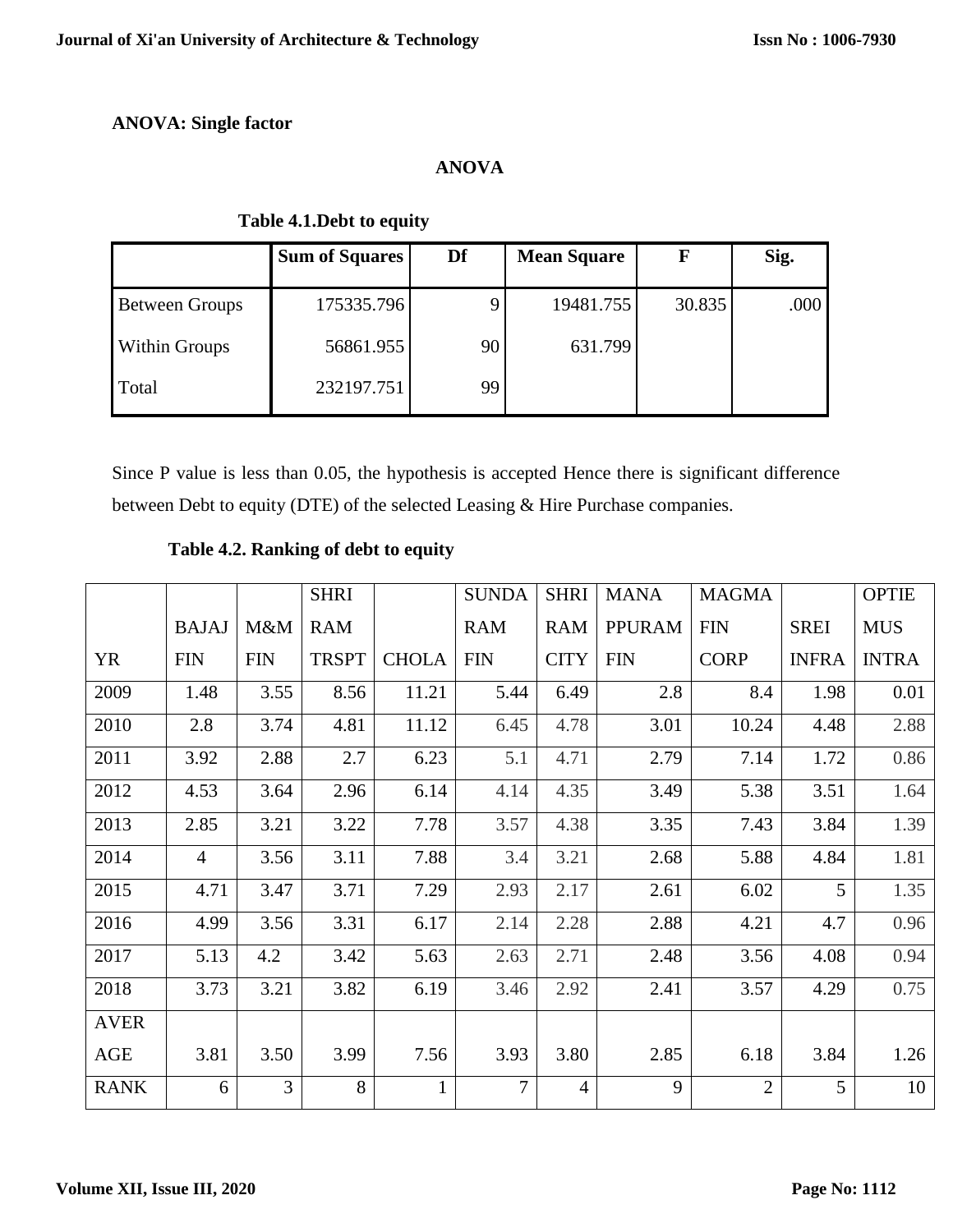# **FORMULA: Debt to equity: Total debt/ total equity.**

It was found that Debt to equity is maximum for cholamandalam and minimum for Optiemus Infrastructure.

**H02**: "There is no significant impact of Capital structure (DEBT TO EQUITY) on Firm Value."

**DTE**= β1 (EPS) + β2 (DPR) + β3 (P.SH) + β4 (FIX.A) + β5 (CUR.R) + β6 (S.G) + β7 (F.S) + β8  $(OPR.LV) + \beta 9 (ROA) + \beta 10 (ROE) + \beta 11 (A.U) + \beta 12 (A.T) + \beta 13 (C.W) + \beta 14 (EFF)$ 

|                        | <b>Mean</b> | <b>Std. Deviation</b> |
|------------------------|-------------|-----------------------|
| Debt to equity         | 64.18       | 46.75                 |
| Earnings Per Share     | 41.28       | 44.90                 |
| Dividend Pay-out Ratio | 18.85       | 13.27                 |
| Public shareholding    | 55.63       | 12.29                 |
| Fixed asset turnover   | 31.04       | 44.54                 |
| Current ratio          | 1.25        | .51                   |
| Sales growth           | 15.76       | 30.75                 |
| Firm size              | 9.89        | .62                   |
| Operating leverage     | 1.09        | 7.46                  |
| Return on asset        | 2.25        | 1.09                  |
| Return on equity       | 13.76       | 5.93                  |
| Asset utilization      | 31.04       | 44.54                 |
| Asset tangibility      | .012        | .012                  |

# **4.3.Descriptive statistics:**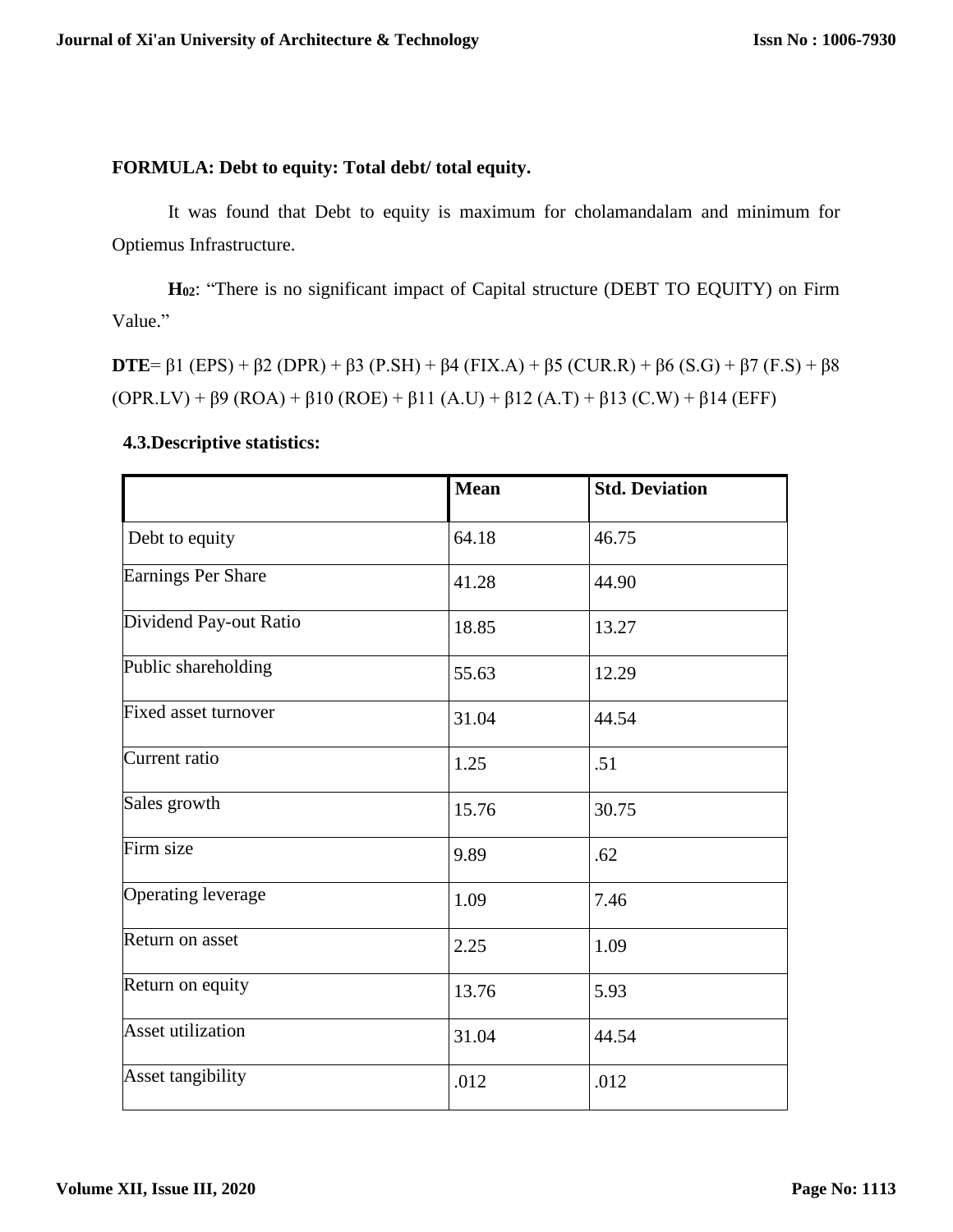| Credit worthiness  | 3.03 | 1.47 |
|--------------------|------|------|
| Efficiency of firm |      | .06  |

The analysis shows that the higher mean value for Debt to equity (64.18) followed by Earning per share (41.28), Dividend pay-out ratio (18.85),public shareholding (55.63), Fixed asset turnover ( 31.04), Current ratio (1.25), Sales growth (15.76), Firm size ( 9.89) , Operating leverage (1.09), Return on asset (2.25), Return on equity (13.76),asset utilization(31.04),Asset tangibility (0.01),Credit worthiness (3.03),Efficiency of firm (0.14)

### **Regression analysis:**

**H01**: "There is a significant impact of Capital structure (DEBT TO EQUITY) on Firm Value."

# **4.2.2.Model summary**:

| <b>Model</b> | $\bf R$       | $\mathbf{R}^2$ | Adjusted <sup>2</sup> | S.E      | <b>Durbin-Watson</b> |
|--------------|---------------|----------------|-----------------------|----------|----------------------|
|              | $770^{\circ}$ | .592           | .501                  | 33.02243 | 1.154                |

A. **Predictors**: (Constant), Efficiency of firm, public shareholding, dividend pay-out ratio, sales growth, operating leverage, current ratio, earnings per share, asset utilization, return on equity, creditworthiness, asset tangibility, firm size, return on asset.

# B. **Dependent Variable**: DEBT TO EQUITY

 **It was found from the above table that all the independent variables together impact dependent variable (DEBT TO EQUITY) with 59.2%.**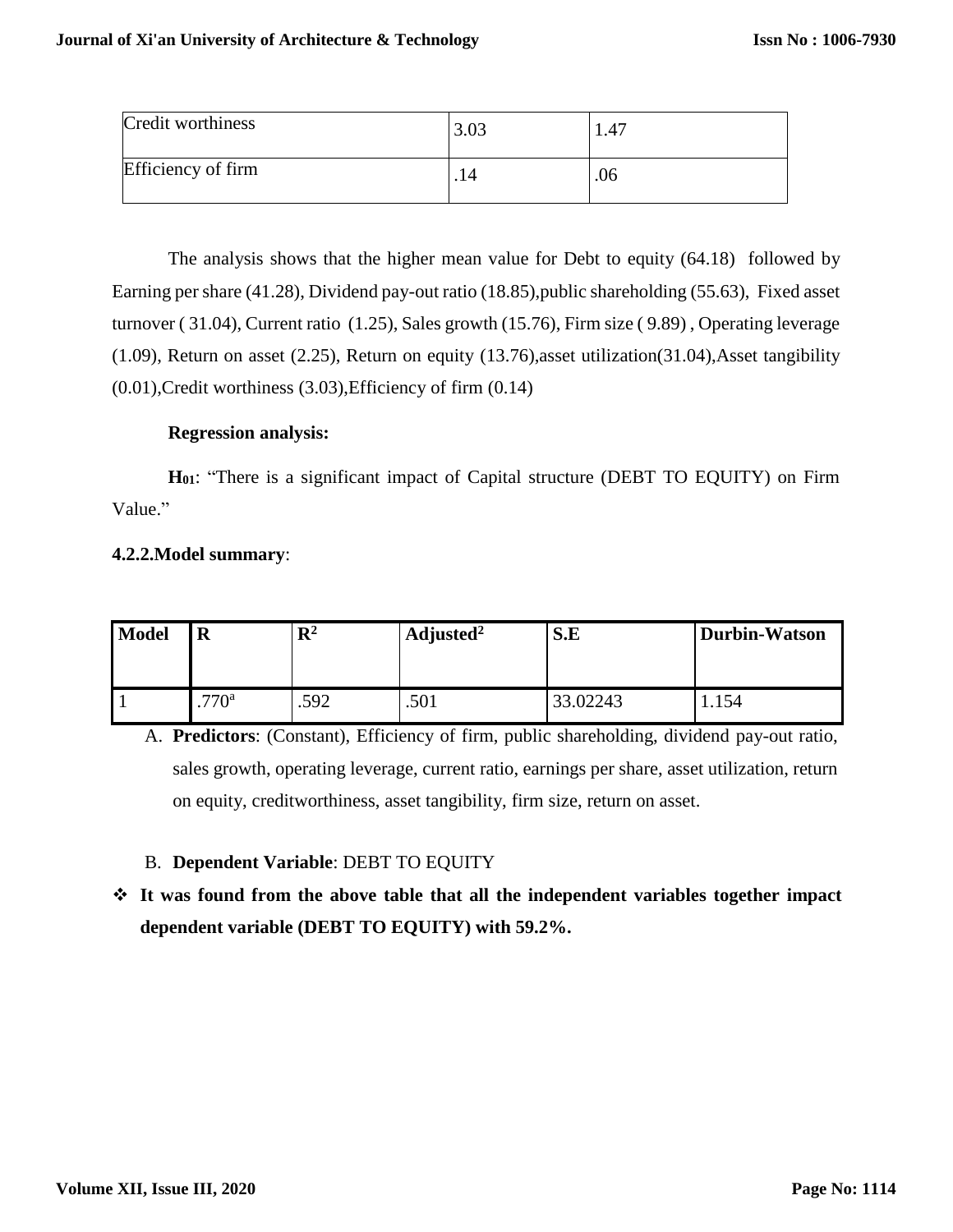# **4.2.3.ANOVA:**

| <b>Model</b> |            | Sum of $2$ | Df | Mean <sup>2</sup> | $\mathbf F$ | Sig.              |
|--------------|------------|------------|----|-------------------|-------------|-------------------|
|              | Regression | 91932.45   | 13 | 7071.72           | 6.48        | .000 <sup>b</sup> |
|              | Residual   | 63247.90   | 58 | 1090.48           |             |                   |
|              | Total      | 155180.36  | 71 |                   |             |                   |

# A. **Dependent Variable**: DEBT TO EQUITY

B. **Predictors**: (Constant), Efficiency of firm, public shareholding, dividend pay-out ratio, sales growth, operating leverage, current ratio, earnings per share, asset utilization, return on equity, creditworthiness, asset tangibility, firm size, return on asset.

# **It was found that P value is less than 5% (0.0.5) hence it is found that there is a significant relationship between variables.**

### **4.2.4.Coefficients:**

|                              | Unstandardized<br>B | S.E    | Standardised<br>β |          | Sig  | Tolerance | <b>VIF</b> |
|------------------------------|---------------------|--------|-------------------|----------|------|-----------|------------|
| Earnings Per Share           | .365                | .116   | .350              | 3.159    | .003 | .571      | 1.752      |
| Dividend<br>Pay-out<br>Ratio | $-1.581$            | .375   | $-.449$           | $-4.215$ | .000 | .620      | 1.614      |
| Public shareholding          | 1.351               | .363   | .355              | 3.723    | .000 | .772      | 1.295      |
| Current ratio                | 22.633              | 11.026 | .247              | 2.053    | .045 | .486      | 2.059      |
| Sales growth                 | $-.082$             | .168   | $-.054$           | $-.484$  | .630 | .573      | 1.746      |
| Firm size                    | $-35.045$           | 11.264 | $-.470$           | $-3.111$ | .003 | .308      | 3.248      |
| Operating leverage           | .071                | .567   | .011              | .126     | .901 | .857      | 1.167      |
| Return on asset              | $-23.878$           | 9.422  | $-.560$           | $-2.534$ | .014 | .144      | 6.940      |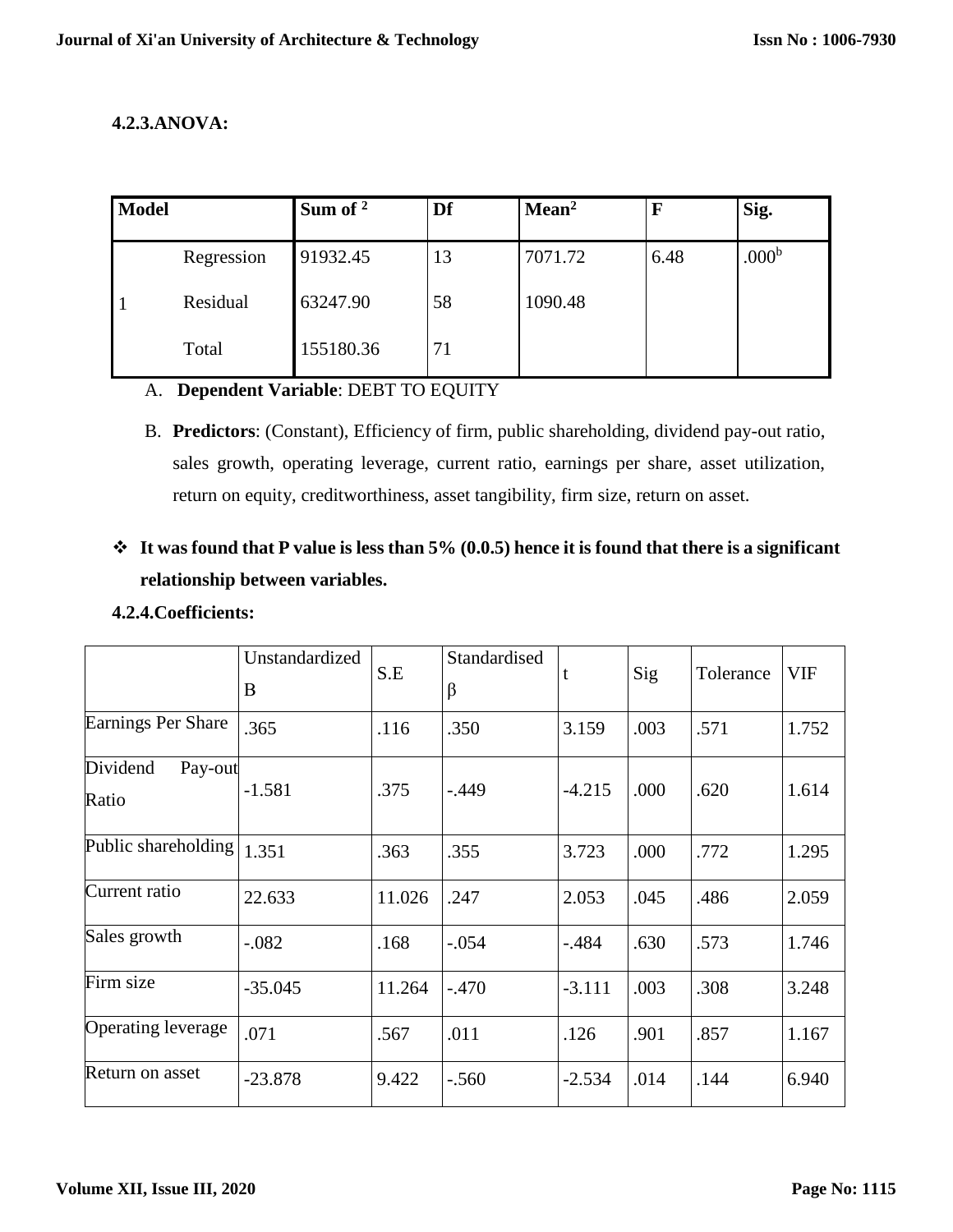| Return on equity   | 1.980      | 1.646       | .251    | 1.203    | .234 | .161 | 6.203 |
|--------------------|------------|-------------|---------|----------|------|------|-------|
| Asset utilization  | $-.297$    | .129        | $-.283$ | $-2.303$ | .025 | .465 | 2.150 |
| Asset tangibility  | $-1129.83$ | 547.91<br>7 | $-.291$ | $-2.062$ | .044 | .352 | 2.843 |
| Credit worthiness  | 4.556      | 4.461       | .144    | 1.021    | .311 | .354 | 2.828 |
| Efficiency of firm | 77.226     | 129.30<br>5 | .100    | .597     | .553 | .249 | 4.013 |

Regression analysis shows that there is significance impact of Earning Per Share, Dividend Pay-out Ratio, Public Shareholding, Current ratio, Firm size, Return On Asset (ROA) Asset utilization (A.U) and Asset tangibility (A.T) on debt to equity

The degree of relationship between the actual values and the predicted values of long term debt to total asset is indicated by multiple correlation coefficient is .770. predicted values are obtained as a linear combination of independent variables and hence the relationship between long term debt to total asset and independent variables is quite strong and positive since the coefficient value of .770.

The goodness –of-fit of the estimated sample regression plane (SRP) is measured by the coefficient of determination. As explained by the fitted sample regression equation-square measures in term of the proportion of the variation in the dependent variables thus, the value of R square is .592 means that about 59.2 percentage of the variation in debt to equity is explained by the estimated sample regression plane that uses the independent variables and R value is 1 percentage level.

Y=348.44+0.36X<sub>1</sub>-1.58 X<sub>2</sub>+1.35 X<sub>3</sub>+22.63 X<sub>4</sub>-0.08 X<sub>5</sub>-35.04X<sub>6</sub>+0.71 X<sub>7</sub>-23.87 X<sub>8</sub>+

1.98  $X_9$ -0.297  $X_{10}$ -1129.83  $X_{11}$ +4.55  $X_{12}$ +77.22  $X_{13}$ .

### **Regression analysis :**

**H02**: "There is no significant impact of Asset tangibility, debt to equity, asset utilization, earnings per share, current ratio, dividend pay-out, public shareholding, return on asset, firm size on Market capitalization (Firm Value)."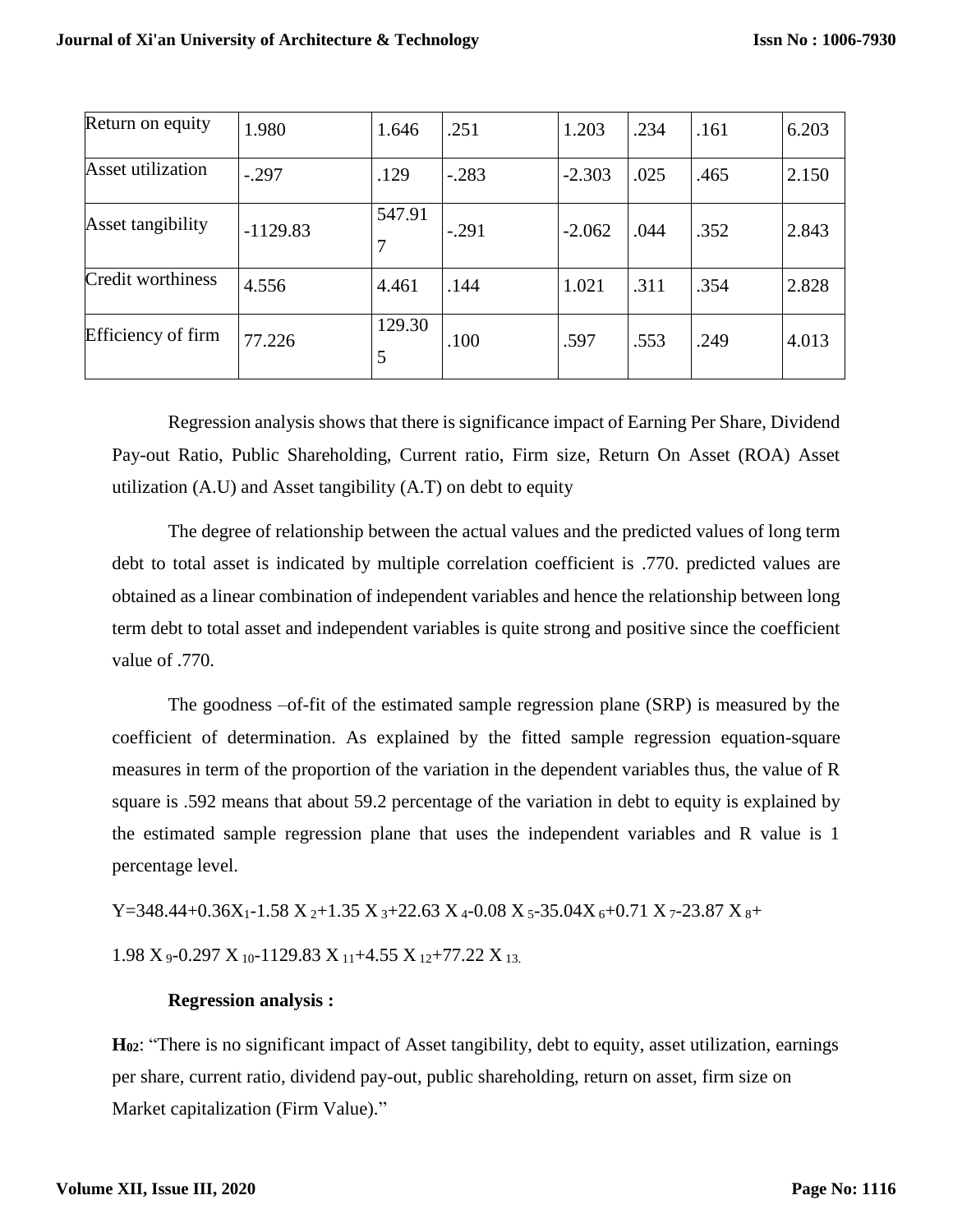# **5.2.2. Model Summary:**

| <b>Model</b> | $\mathbf R$       | <b>R</b> Square | <b>Adjusted R</b><br><b>Square</b> | <b>Std. Error of the</b><br><b>Estimate</b> | Durbin-Watson |
|--------------|-------------------|-----------------|------------------------------------|---------------------------------------------|---------------|
|              | .739 <sup>a</sup> | .546            | .488                               | 8888648269.32                               | .364          |

a**. Predictors**: (Constant), Asset tangibility, debt to equity, asset utilization, earnings per share,

current ratio, dividend pay-out, public shareholding, return on asset, firm size.

# b. **Dependent Variable**: MARKET CAPITALISATION

 **It was found from the above table that all the independent variables together impact dependent variable (Market capitalisation) with 54.6 %.** 

| <b>Model</b> |            | Sum of $2$    | Df | Mean $2$    |           | Sig.              |
|--------------|------------|---------------|----|-------------|-----------|-------------------|
|              | Regression | $6.65063E+21$ |    | $7.4E + 20$ | 9.3<br>53 | .000 <sup>b</sup> |
|              | Residual   | 5.53056E+21   | 70 | $7.9E+19$   |           |                   |
|              | Total      | 1.21812E+22   | 79 |             |           |                   |

# **5.2.3. ANOVA:**

b. **Predictors**: (Constant), Asset tangibility, debt to equity, asset utilization, earnings per

share, current ratio, dividend pay-out ,public shareholding, return on asset, firm size.

# **It was found that P value is less than 5% (0.0.5) hence it is found that there is a significant relationship between variables.**

# **Co efficient**

|                           | <b>Unstandardized</b> |                   | <b>Standardized</b><br><b>Coefficients</b> | T        | Sig.           | <b>Collinearity Statistics</b> |            |
|---------------------------|-----------------------|-------------------|--------------------------------------------|----------|----------------|--------------------------------|------------|
|                           | B                     | <b>Std. Error</b> | <b>Beta</b>                                |          |                | <b>Tolerance</b>               | <b>VIF</b> |
| (Constant)                | $-1.13336E+11$        | 17374918720       |                                            | $-6.523$ | $\overline{0}$ |                                |            |
| Debt to equity            | 97734713.07           | 115021486.6       | 0.08                                       | 0.85     | 0.398          | 0.738                          | 1.355      |
| Earnings per<br>share     | -140840398.3          | 29325724.47       | $-0.5$                                     | $-4.803$ | $\overline{0}$ | 0.598                          | 1.673      |
| Dividend pay-out<br>ratio | $-218178515.6$        | 84945105.5        | $-0.243$                                   | $-2.568$ | 0.012          | 0.727                          | 1.376      |
| Public<br>shareholding    | $-186745087.8$        | 88674368.7        | $-0.223$                                   | $-2.106$ | 0.039          | 0.576                          | 1.736      |
| Current ratio             | 4112408828            | 2191333773        | 0.183                                      | 1.877    | 0.065          | 0.684                          | 1.463      |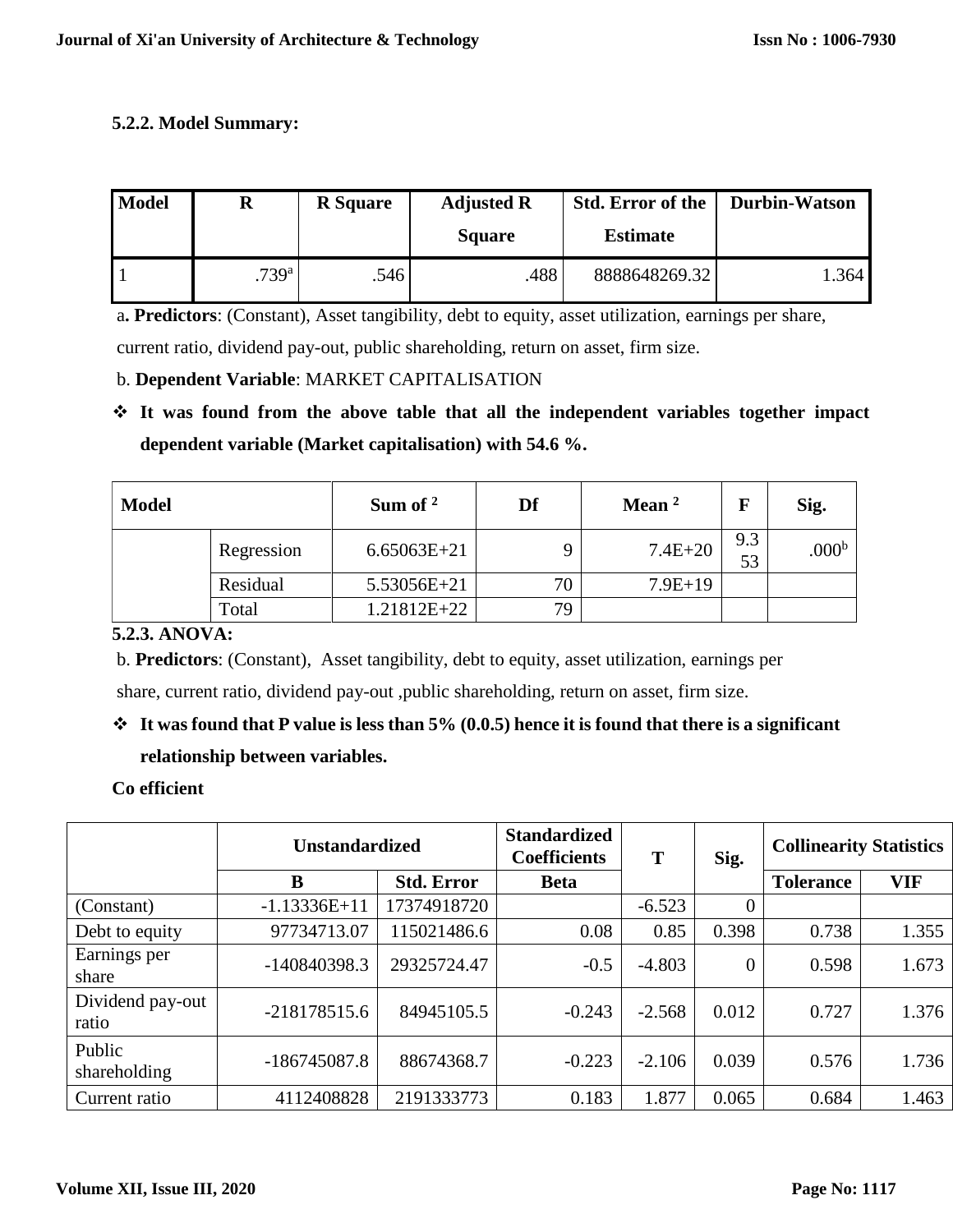| Firm size         | 13063237773  | 1694722627  | .252     | 7708    |       | 0.246 | 4.068 |
|-------------------|--------------|-------------|----------|---------|-------|-------|-------|
| Return On Asset   | 3633866913   | 150795483   | 0.353    | 3.158   | 0.002 | 0.518 | .929  |
| Asset utilisation | -57659103.18 | 26453276.15 | $-0.199$ | $-2.18$ | 0.033 | 0.781 | 1.28  |
| Asset tangibility | 53843582645  | 30557777223 | 0.285    | .762    | 0.082 | 0.248 | 4.036 |

#### **Dependent Variable: Market Capitalisation**

Regression analysis shows that there is significance effect of Dividend Pay-out Ratio Public Shareholding, Firm size, Return On Asset (ROA) and asset utilisation on firm value.

There is no significance impact of debt to equity, earning per share, Current ratio and asset tangibility on firm value.

The degree of relationship between the actual values and the predicted values of long term debt to total asset is indicated by multiple correlation coefficient is .739. Predicted values are obtained as a linear combination of independent variables and hence the relationship between long term debt to total asset and independent variables is quite strong and positive since the coefficient value of .739.

The goodness –of-fit of the estimated sample regression plane (SRP) is measured by the coefficient of determination. As explained by the fitted sample regression equation-square measures in term of the proportion of the variation in the dependent variables thus, the value of R square is .546 means that about 54.6 percentage of the variation in Market capitalisation is explained by the estimated sample regression plane that uses the independent variables and R value is 1 percentage level.

Y=-113336131054.31+97734713.070X<sub>1</sub>-218178515.58X<sub>2</sub>-186745087.78X<sub>3</sub>+4112408828.44 X  $4+13063237773.36X$  5-3633866913.35X 6-57659103.181X<sub>7+</sub>53843582645.45X<sub>8</sub>. **Market capitalization** = β1 (DTE) + β2 (EPS) + β3 (DPR) + β4 (CR) + β5 (FS) + β6 (ROA) + β7 (AU)+ β8 (AT)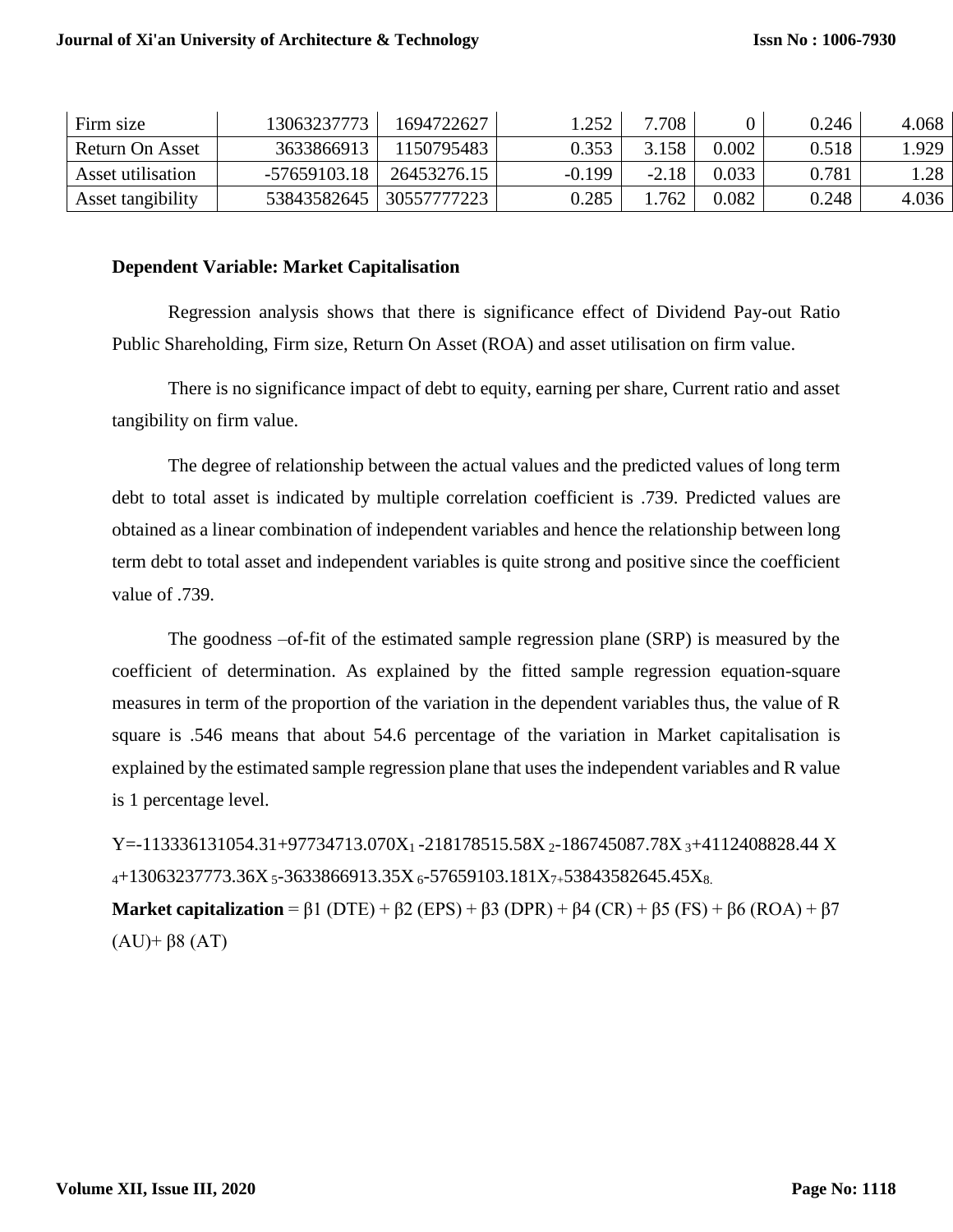### **Regression analysis:**

**H03**: "There is no significant impact of Asset tangibility, debt to equity, asset utilization, earnings per share, current ratio, dividend pay-out, public shareholding, return on asset, firm size. on Firm Value."

### **5.2.2. Model Summary:**

| Model |                | $R^2$ | Adjusted R $^2$ | S.E       | Durbin-Watson |  |
|-------|----------------|-------|-----------------|-----------|---------------|--|
|       |                |       |                 |           |               |  |
|       | $.745^{\rm a}$ | .556  | .499            | 443.06376 | .896          |  |

a. **Predictors**: (Constant), Asset tangibility, debt to equity, asset utilization, earnings per share, current ratio, dividend pay-out, public shareholding, return on asset, firm size.

# **b. Dependent Variable**: Market Per Share

The degree of relationship between the actual values and the predicted values of long term debt to total asset is indicated by multiple correlation coefficient is .745. Predicted values are obtained as a linear combination of independent variables and hence the relationship between long term debt to total asset and independent variables is quite strong and positive since the coefficient value of .745.It was found from the above table that all the independent variables together impact dependent variable (Market per share ) with 55.6%.

Table 5.2.2.1.ANOVA

|            | Sum of $2$     | Df | Mean $2$ | F     | Sig.              |
|------------|----------------|----|----------|-------|-------------------|
| Regression | 17184890.      | 9  | 190943   | 9.727 | .000 <sup>b</sup> |
| Residual   | 13741384.      | 70 | 196305   |       |                   |
| Total      | 30926275.<br>h | 79 |          |       |                   |

a. Dependent Variable: Market price Per Share

b. Predictors: (Constant), Asset tangibility, debt to equity, asset utilization earnings per share, current ratio, dividend pay-out, public shareholding, return on asset, firm size

It was found that P value is less than 0.0.5 at 5 % level of significance hence it is found that there is a significant relationship between variables.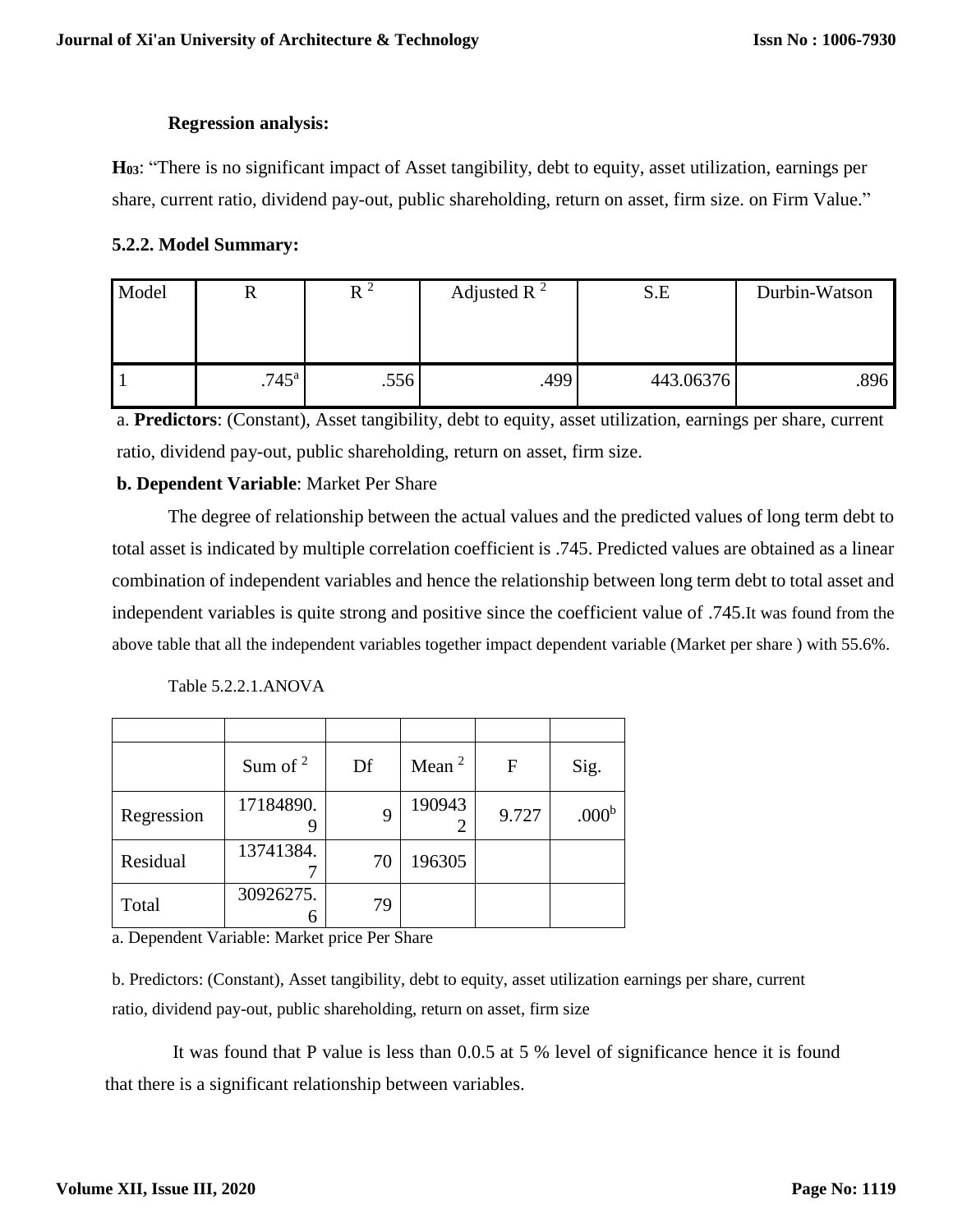|                           |                |          |              |          | <b>Collinearity Statistics</b> |           |            |  |
|---------------------------|----------------|----------|--------------|----------|--------------------------------|-----------|------------|--|
|                           | Unstandardized | Std.     | Standardized | t        | Sig.                           | Tolerance | <b>VIF</b> |  |
|                           | β              | Error    | β            |          |                                |           |            |  |
|                           |                |          |              |          |                                |           |            |  |
| (Constant)                | $-3241.149$    | 866.071  |              |          | .000                           |           |            |  |
| Debt to equity            | $-5.883$       | 5.733    | $-.095$      | $-1.026$ | .308                           | .738      | 1.355      |  |
| Earnings per share        | 1.652          | 1.462    | .116         | 1.130    | .262                           | .598      | 1.673      |  |
| Dividend pay-out<br>ratio | $-15.428$      | 4.234    | $-.341$      | $-3.644$ | .001                           | .727      | 1.376      |  |
| Public<br>shareholding    | 10.481         | 4.420    | .249         | 2.371    | .020                           | .576      | 1.736      |  |
| Current ratio             | 414.612        | 109.229  | .366         | 3.796    | .000                           | .684      | 1.463      |  |
| Firm size                 | 311.684        | 84.475   | .593         | 3.690    | .000                           | .246      | 4.068      |  |
| Return On Asset           | $-24.287$      | 57.363   | $-.047$      | $-.423$  | .673                           | .518      | 1.929      |  |
| Asset utilisation         | $-1.574$       | 1.319    | $-.108$      | $-1.194$ | .237                           | .781      | 1.280      |  |
| Asset tangibility         | 1640.408       | 1523.184 | .172         | 1.077    | .285                           | .248      | 4.036      |  |

**Table 5.2.2.2 Co-efficient**

Regression analysis show that there is significance effect of Dividend Pay-out Ratio Public Shareholding, Current ratio, Firm size, asset tangibility and asset utilisation on Market per share (firm value.)

There is no influence of debt to equity, earning per share and Return On Asset (ROA) on Market price Per Share (firm value.)

The goodness –of-fit of the estimated sample regression plane (SRP) is measured by the coefficient of determination. As explained by the fitted sample regression equation-square measures in term of the proportion of the variation in the dependent variables thus, the value of R square is .556 means that about 55.6 percentage of the variation in Market price Per Share is explained by the estimated sample regression plane that uses the independent variables and R value is 1 percentage level.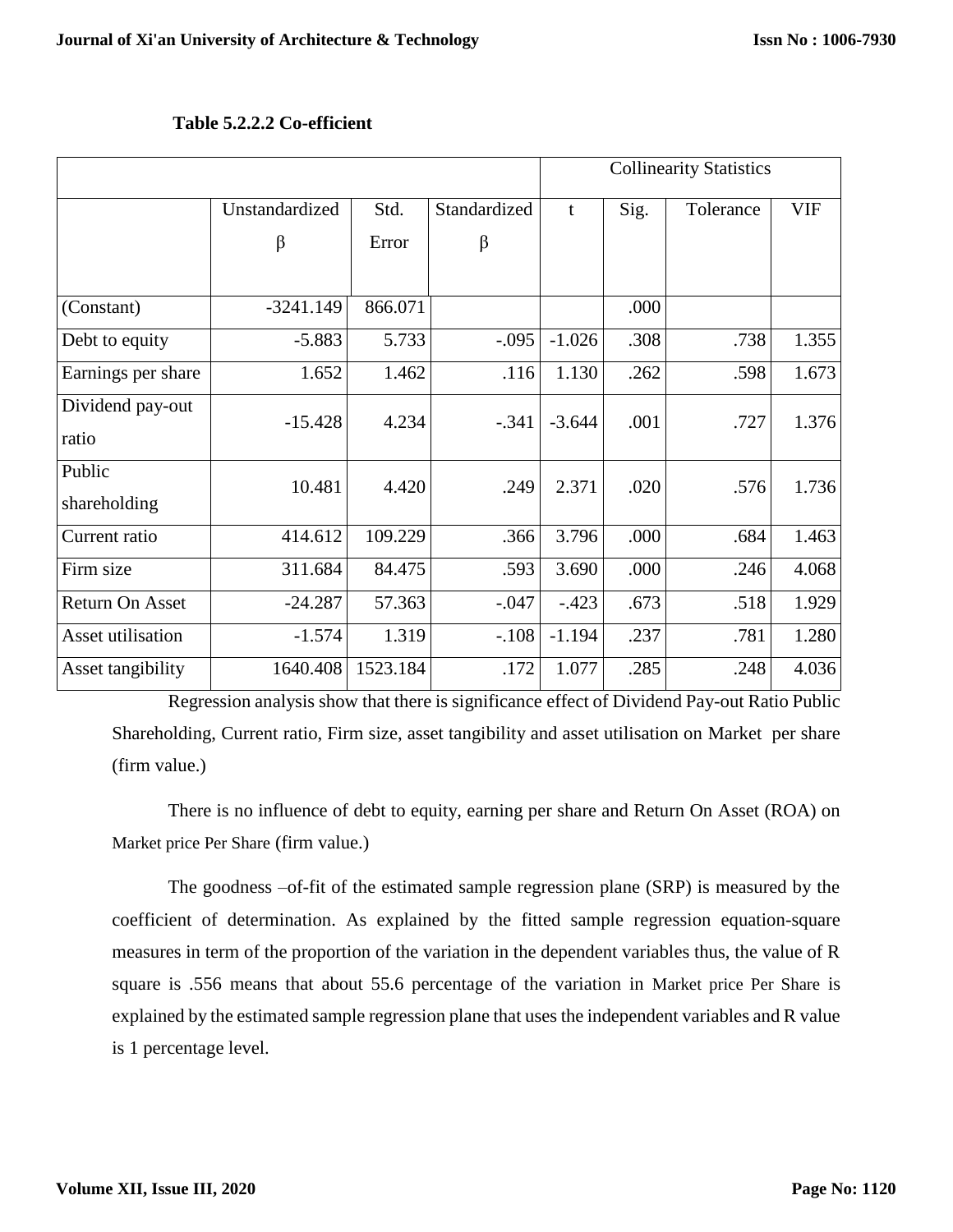Y=-3241.149-5.883X<sub>1</sub> +1.62X<sub>2</sub>-15.428X<sub>3</sub>+10.48 X<sub>4</sub>+414.612X<sub>5</sub>+311.684X<sub>6</sub>-24.287X<sub>7</sub>.

 $1.574X_8+1640.408X_9$ 

**Market per share = β1 (DTE) + β2 (EPS) + β3 (DPR) + β4 (CR) + β5 (FS) + β6 (ROA) + β7 (AU)+ β8 (AT)**

### **Regression analysis:**

**H04**: "There is no significant impact of Tobin's q (DEBT TO EQUITY) on Firm Value."

# **5.2.3 Model Summary:**

| <b>Mode</b> | R              | $\mathbf{R}^{2}$ | Adjusted $\mathbb{R}^2$ | S.E    | Durbin-<br><b>Watson</b> |
|-------------|----------------|------------------|-------------------------|--------|--------------------------|
|             | $.895^{\circ}$ | .801             | ワワミ<br>.                | .13116 | 1.168                    |

a. **Predictors**: (Constant), Asset tangibility, debt to equity, asset utilization, earnings per share, current ratio, dividend pay-out, public shareholding, return on asset, firm size.

# b. **Dependent Variable**: TOBIN'S q

The degree of relationship between the actual values and the predicted values of long term debt to total asset is indicated by multiple correlation coefficient is .895. Predicted values are obtained as a linear combination of independent variables and hence the relationship between long term debt to total asset and independent variables is quite strong and positive since the coefficient value of .895.

 **It was found from the above table that all the independent variables together impact dependent variable (debt to equity) with 80.1%.**

### **5.2.3.1.ANOVA:**

| <b>Model</b> | Sum of $2$ | Df | Mean $2$ |        | Sig.             |
|--------------|------------|----|----------|--------|------------------|
| Regression   | 4.848      |    | .539     | 31.308 | 000 <sup>b</sup> |
| Residual     | 1.204      | 70 | .017     |        |                  |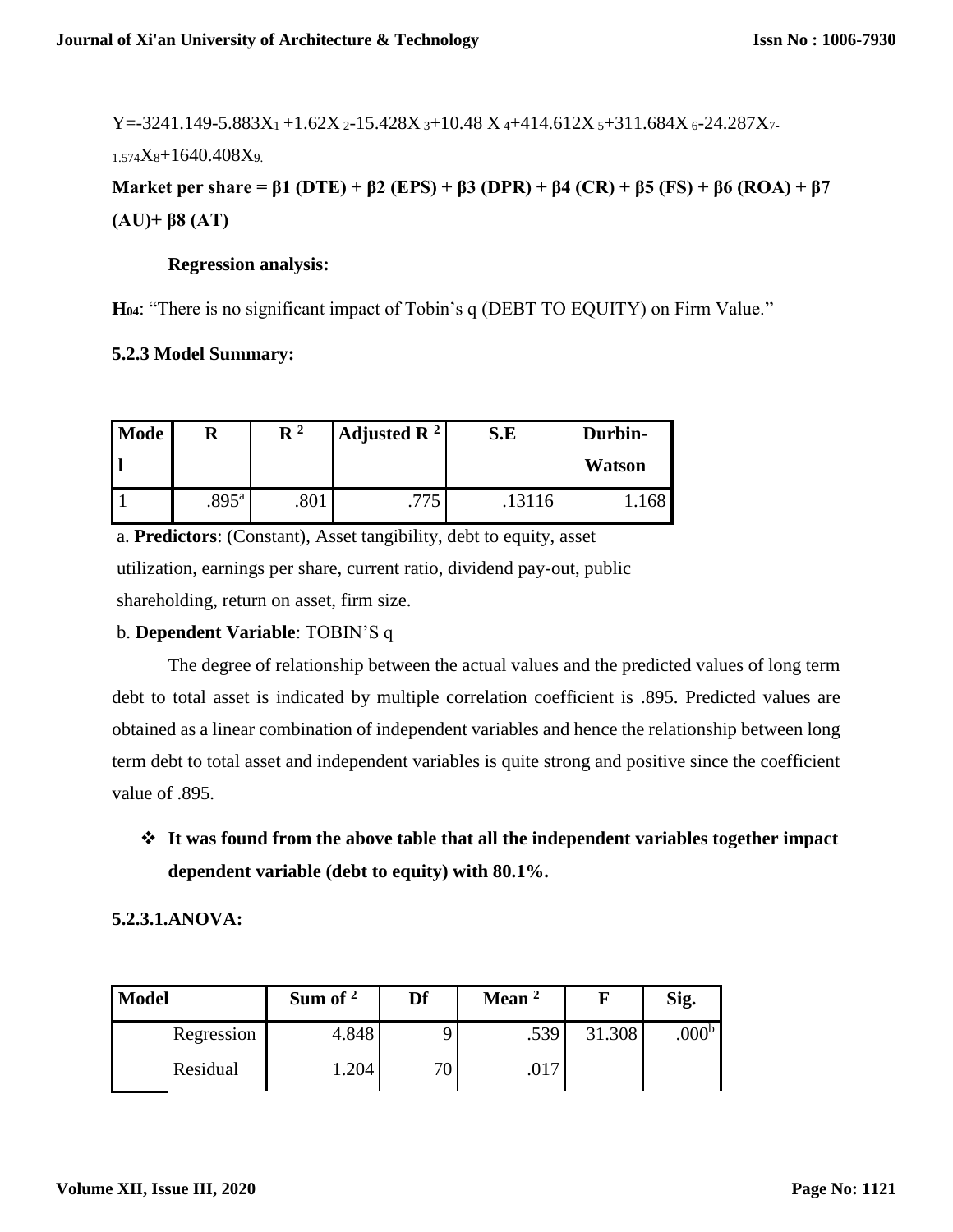|--|

# a. **Dependent Variable**: TOBIN'S q

b. **Predictors**: (Constant), Asset tangibility, debt to equity, asset utilization,

earnings per share, current ratio, dividend pay-out, public shareholding, return

on asset, firm size.

It was found that P value is less than 0.0.5 at 5 % level hence it is found that there is a significant relationship between variables.

|                        | <b>Unstandardized</b> |      | <b>Standardized</b> | t        | Sig. | <b>Collinearity</b> |            |
|------------------------|-----------------------|------|---------------------|----------|------|---------------------|------------|
|                        | <b>Coefficients</b>   |      | <b>Coefficients</b> |          |      | <b>Statistics</b>   |            |
|                        | B                     | S.E  |                     |          |      | <b>Tolerance</b>    | <b>VIF</b> |
|                        |                       |      | $\beta$             |          |      |                     |            |
| (Constant)             | $-.807$               | .256 |                     | $-3.148$ | .002 |                     |            |
| Debt to equity         | .002                  | .002 | .064                | 1.025    | .309 | .738                | 1.355      |
| Earnings per share     | .003                  | .000 | .425                | 6.166    | .000 | .598                | 1.673      |
| Dividend pay-out ratio | $-.002$               | .001 | $-.105$             | $-1.685$ | .097 | .727                | 1.376      |
| Public shareholding    | $-0.010$              | .001 | $-.540$             | $-7.681$ | .000 | .576                | 1.736      |
| Current ratio          | .067                  | .032 | .134                | 2.078    | .041 | .684                | 1.463      |
| Firm size              | .170                  | .025 | .731                | 6.801    | .000 | .246                | 4.068      |
| <b>Return On Asset</b> | .012                  | .017 | .054                | .728     | .469 | .518                | 1.929      |
| Asset utilisation      | $-.001$               | .000 | $-179$              | $-2.967$ | .004 | .781                | 1.280      |
| Asset tangibility      | .204                  | .451 | .049                | .453     | .652 | .248                | 4.036      |

# **5.2.3.2. Coefficients**

Regression analysis show that there an impact of Earning Per Share, Public Shareholding, Current ratio, Firm size and asset utilisation on firm value.

The debt to equity, Dividend Pay-out Ratio, Return On Asset (ROA) and asset tangibility have impact on firm value.

The goodness –of-fit of the estimated sample regression plane (SRP) is measured by the coefficient of determination. As explained by the fitted sample regression equation-square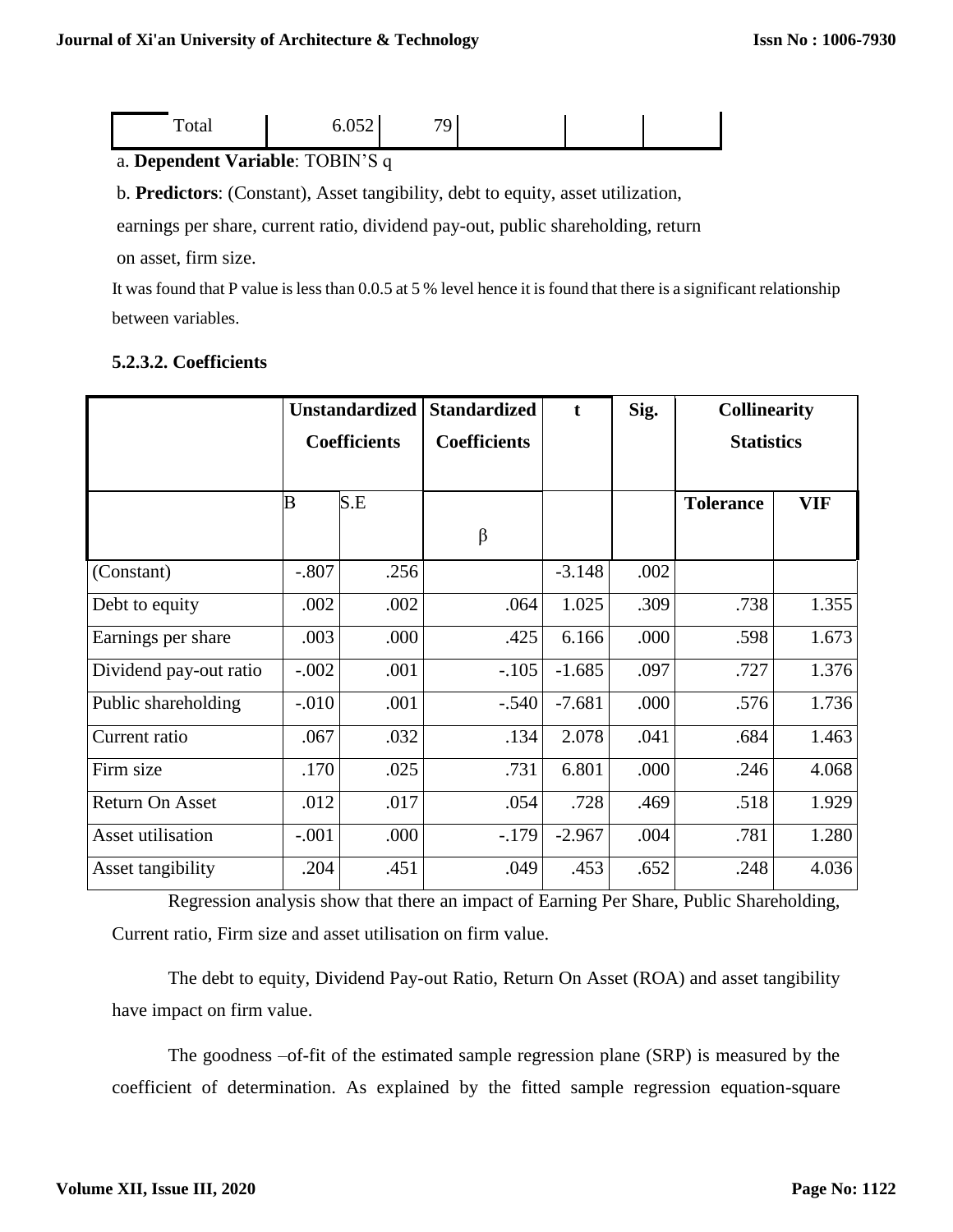measures in term of the proportion of the variation in the dependent variables thus, the value of R square is .801 means that about 80.1 percentage of the variation in TOBIN'S q is explained by the estimated sample regression plane that uses the independent variables and R value is 1 percentage level.

Y=-0.807+0.002X<sub>1</sub> +00.3X <sub>2</sub>-0.02X <sub>3</sub>-0.10 X <sub>4</sub>+0.067X <sub>5</sub>+0.170X <sub>6</sub>+0.012X<sub>7</sub>-0.001+0.204X<sub>8</sub>.

**Tobin's q = β1 (DTE) + β2 (EPS) + β3 (DPR) + β4 (CR) + β5 (FS) + β6 (ROA) + β7 (AU)+ β8 (AT)**

### **Discussion**

ANOVA analysis show that there is a difference between the proportion of Debt on equity (DTE) of the selected Leasing & Hire Purchase companies

It was found that Debt to equity is maximum for Shriram city Finance and minimum for Optiemus Infrastructure

The study found that the higher mean value for Debt to equity (64.18) followed by Earning per share (41.28), Dividend pay-out ratio (18.85),public shareholding (55.63), Fixed asset turnover ( 31.04), Current ratio (1.25), Sales growth (15.76), Firm size ( 9.89) , Operating leverage (1.09), Return on asset (2.25), Return on equity (13.76),asset utilization(31.04),Asset tangibility (0.12),Credit worthiness (3.03),Efficiency of firm (0.14

Regression analysis show that there is an impact of Earning Per Share, Dividend Pay-out Ratio, Public Shareholding, Current ratio, Firm size, Return On Asset (ROA) Asset utilization (A.U) and Asset tangibility (A.T) on capital structure.

There is an impact of Sales growth, operating leverage, Return On Equity (ROE), Credit worthiness and Efficiency of Firm on Debt to equity

Regression analysis shows that Dividend Pay-out Ratio Public Shareholding, Firm size, Return on Asset (ROA) and asset utilisation does not influence the value of firm. But Dividend Pay-out Ratio Public Shareholding, Current ratio, Firm size, asset tangibility and asset utilisation i has effect on firm value.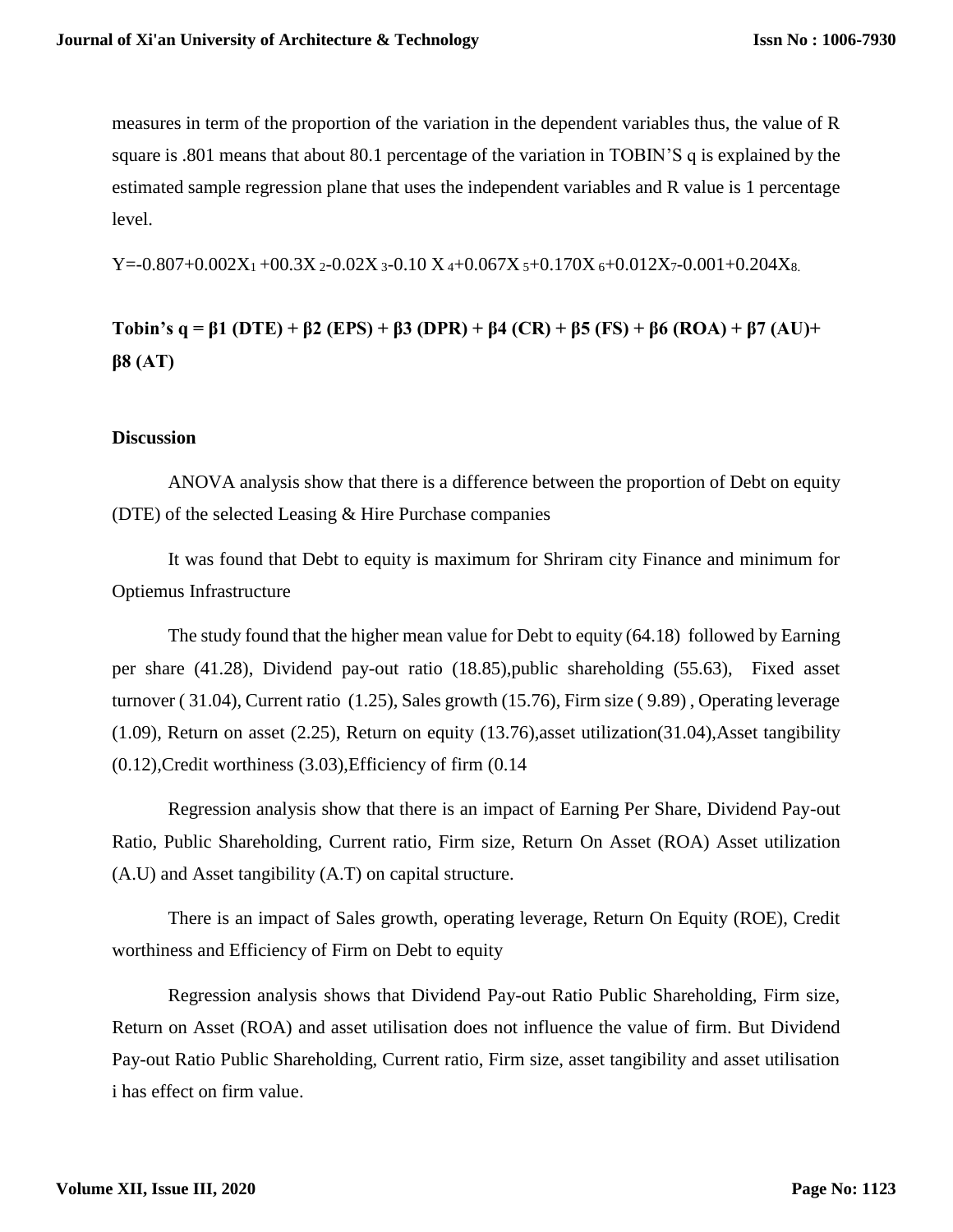Regression analysis show that there is a significance impact of Earning Per Share, Public Shareholding, Current ratio, Firm size and asset utilisation on firm value.

It was found that debt to equity, Dividend Pay-out Ratio, Return On Asset (ROA) and asset tangibility does not affect the value of firm This result coincide with the findings of Anup **chowdhury**,et.al(2010)The combination between the debt- equity ratio increases the wealth of shareholder to the higher point.

### **REFERENCE:**

- Anup Chowdhury, Suman Paul Chowdhury (2010) ,Impact of capital structure on firms value: evidence from Bangladesh ,BEH - Business and Economic Horizons Peer-reviewed and Open access journal , Volume 3 | Issue 3ISSN: 1804-1205 | [www.pieb.cz.](http://www.pieb.cz/)
- Albert Amponsah Addae, Michael Nyarko-Baasi, Daniel Hughes (2013), The Effects of Capital Structure on Profitability of Listed Firms in Ghana, European Journal of Business and Management,ISSN 2222-1905 (Paper), ISSN 2222-2839 (Online), Vol.5, No.31, 2013, [www.iiste.org.](http://www.iiste.org/)
- Amarjit Gill, Nahum Biger, Neil Mathur(2011), The Effect of Capital Structure on Profitability: Evidence from the United States, International Journal of Management,Vol. 28 No. 4 Part 1 Dec 2011.
- $\triangleright$  Abdullah Ewayed, Twairesh,(2014), The Impact of Capital Structure on Firm's Performance Evidence from Saudi Arabia, Journal of Applied Finance & Banking, vol. 4, no. 2, 2014, 183-193 ISSN: 1792-6580 (print version), 1792-6599 (online)Science press Ltd, 2014.
- Ammara Asif, Bilal Aziz (2016), Impact of Capital Structure on Firm Value Creation-Evidence from the Cement Sector of Pakistan, International Journal of Research in Finance and Marketing (IMPACT FACTOR – 5.861), Volume 6, Issue 6 (June, 2016),(ISSN 2231- 5985).
- Ahmad Mohammad Obeid Gharaibeh, Adel Mohammed Sarea (2015), The impact of capital structure and certain firm specific variables on the value of the firm: Empirical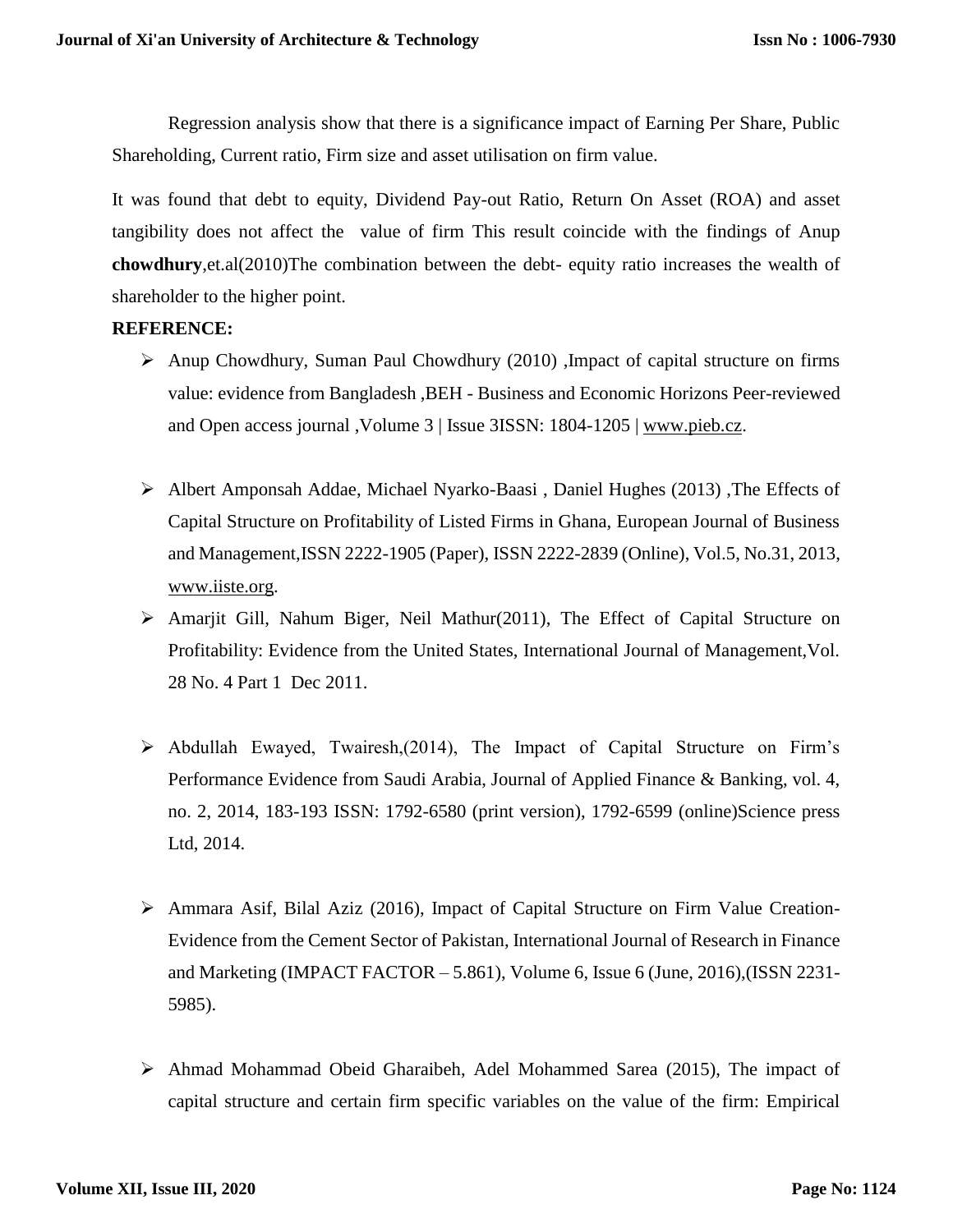evidence from Kuwait, Corporate Ownership & Control / Volume 13, Issue 1, 2015, Continued – 10.

- Atena Moghadas, Abbas Ali Pouraghajan and Vanoosheh Bazugir (2013), Impact of capital structure on firm value:Evidence from Tehran Stock Exchange, Management Science Letters 3 (2013),1535–1538, Department of Accounting, Science and Research Branch, Islamic Azad University, Mazandaran, Iran.
- Ayad Shaker Sultan, Mustafa Hassan Mohammad Adam (2015), The effect of capital structure on profitability :An empirical analysis of listed firm's in Iraq, European Journal of Accounting, Auditing and Finance Research,Vol.3, No.2, pp.61-78, December 2015,Published by European Centre for Research Training and Development UK [\(www.eajournals.org\)](http://www.eajournals.org/).
- $\triangleright$  Divya Aggarwal, Purna Chandra Padhan (2017), Impact of Capital Structure on Firm Value:Evidence from Indian Hospitality Industry, Theoretical Economics Letters,2017, 7, 982-1000[,http://www.scirp.org/journal/tel,](http://www.scirp.org/journal/tel)ISSN Online: 2162-2086,ISSN Print: 2162- 2078.
- $\triangleright$  Dimitris Margaritis, Maria Psillaki, (2008) Capital structure, equity ownership and firm performance, (Corresponding author) Professor, Department of Finance, Faculty of Business,AUT, Private Bag 92006, Auckland 1020, New Zealand; email:dmargaritis@aut.ac.nz.
- Faris AL- Shubiri,(2010), Determinants of Capital Structure Choice: A Case Study ofJordanian Industrial Companies, An-Najah Univ. J. of Res. (Humanities), Vol. 24(8), 2010.
- $\triangleright$  Kajananthan, Nimalthasan (2013), Capital structure an d its impact on firm per formance: A study on Sri Lank an listed manufacturing companies, Merit Research Journal of Business and Mana gement Vol. 1(2) pp. 037-044, December, 2013 Available online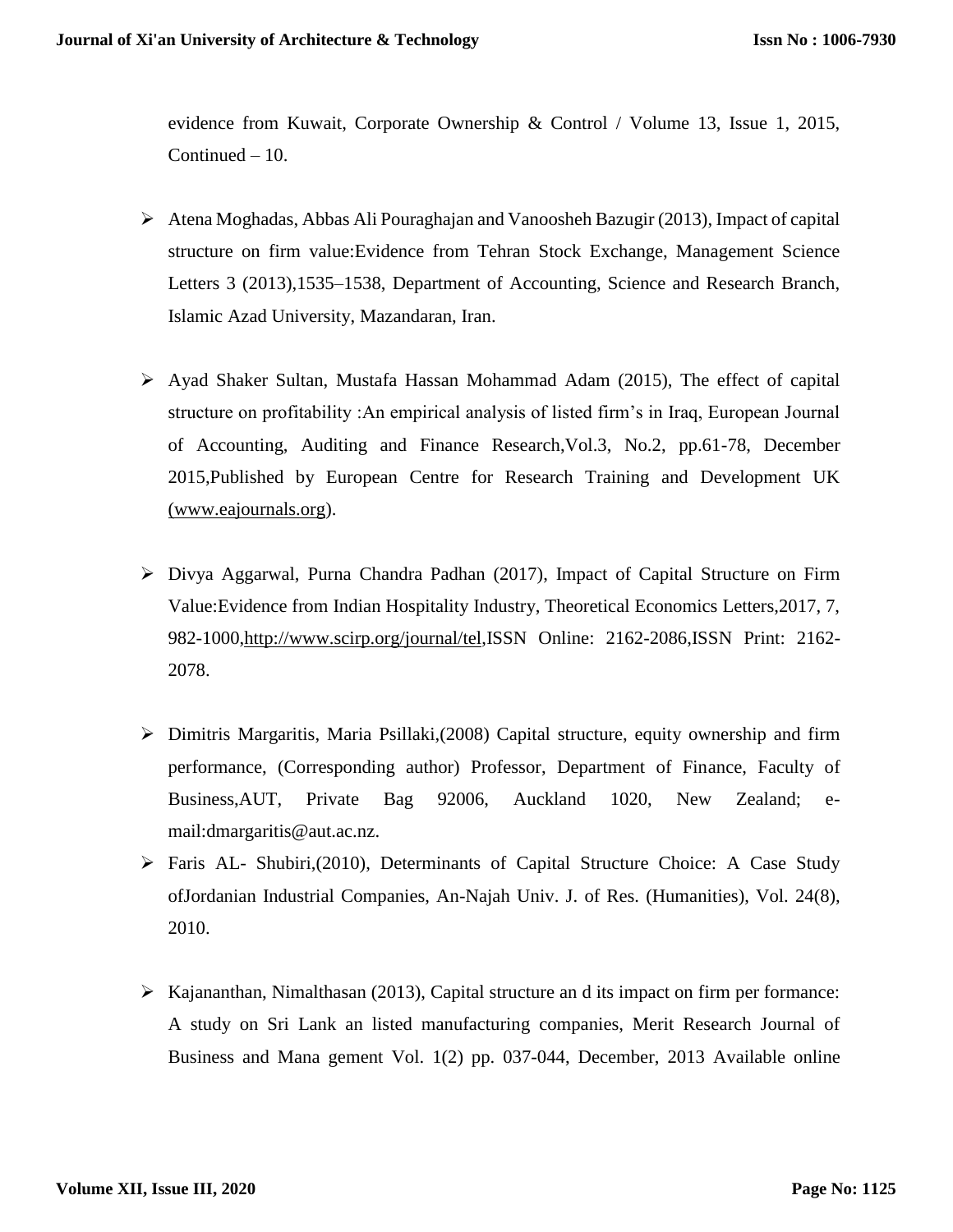http://www.meritresearchjournals.org/bm/index.htm Copyright © 2013 Merit Research Journals.

- $\triangleright$  Murray Z. Frank, Vidhan K. Goyal, (2003) Testing the pecking order theory of capital structure, Journal of Financial Economics 67 (2003) 217–248.
- Mustafa M Soumadi, Osama Suhail Hayajneh (2007), Capital structure and corporate performance empirical study on the public jordanian shareholdings firms listed in the Amman stock market,European Scientific Journal ,October edition vol. 8, No.22 ISSN: 1857 – 7881 (Print) e - ISSN 1857- 7431.
- $\triangleright$  Mohammed Mahmud Kakanda, Ahmed Bawa BELLO Mohammed ABBA,(2016), Effect of Capital Structure on Performance of Listed ConsumerGoods Companies in Nigeria, Research Journal of Finance and Accounting,ISSN 2222-1697 (Paper) ISSN 2222-2847 (Online),Vol.7, No.8, 2016, [www.iiste.org.](http://www.iiste.org/)
- Mohammad Reza Ebrat, Farzad Emadi , Reza Saadati Balasang, Ghorban Safari (2013), The Impact of Capital Structure on Firm Performance: Evidence from Tehran Stock Exchange, Australian Journal of Basic and Applied Sciences, 7(4): 1-8, 2013 ISSN 1991- 8178.
- $\triangleright$  Megha Narang, (2018), Impact of capital structure on firm performance: A study of listed firms on national stock exchange, International Journal of Advanced Educational Research,ISSN: 2455-6157,Impact Factor: sRJIF5.12,www.educationjournal.org,Volume 3; Issue 1; January 2018; Page No. 251-254.
- $\triangleright$  Shailesh Rastogi,(2018), Efficiency and Capital Structure of Companies in India, Associate Professor, Jaipuria Institute of Management, Jaipur. [https://www.researchgate.net/publication/322499951](https://www.researchgate.net/publication/322499951_Efficiency_and_Capital_Structure_of_Companies_in_India?enrichId=rgreq-2ac94111f61776add65042814c6c3f4b-XXX&enrichSource=Y292ZXJQYWdlOzMyMjQ5OTk1MTtBUzo1ODMwMDQxNjkxNDYzNjhAMTUxNjAxMDQzMzg3MQ%3D%3D&el=1_x_2&_esc=publicationCoverPdf)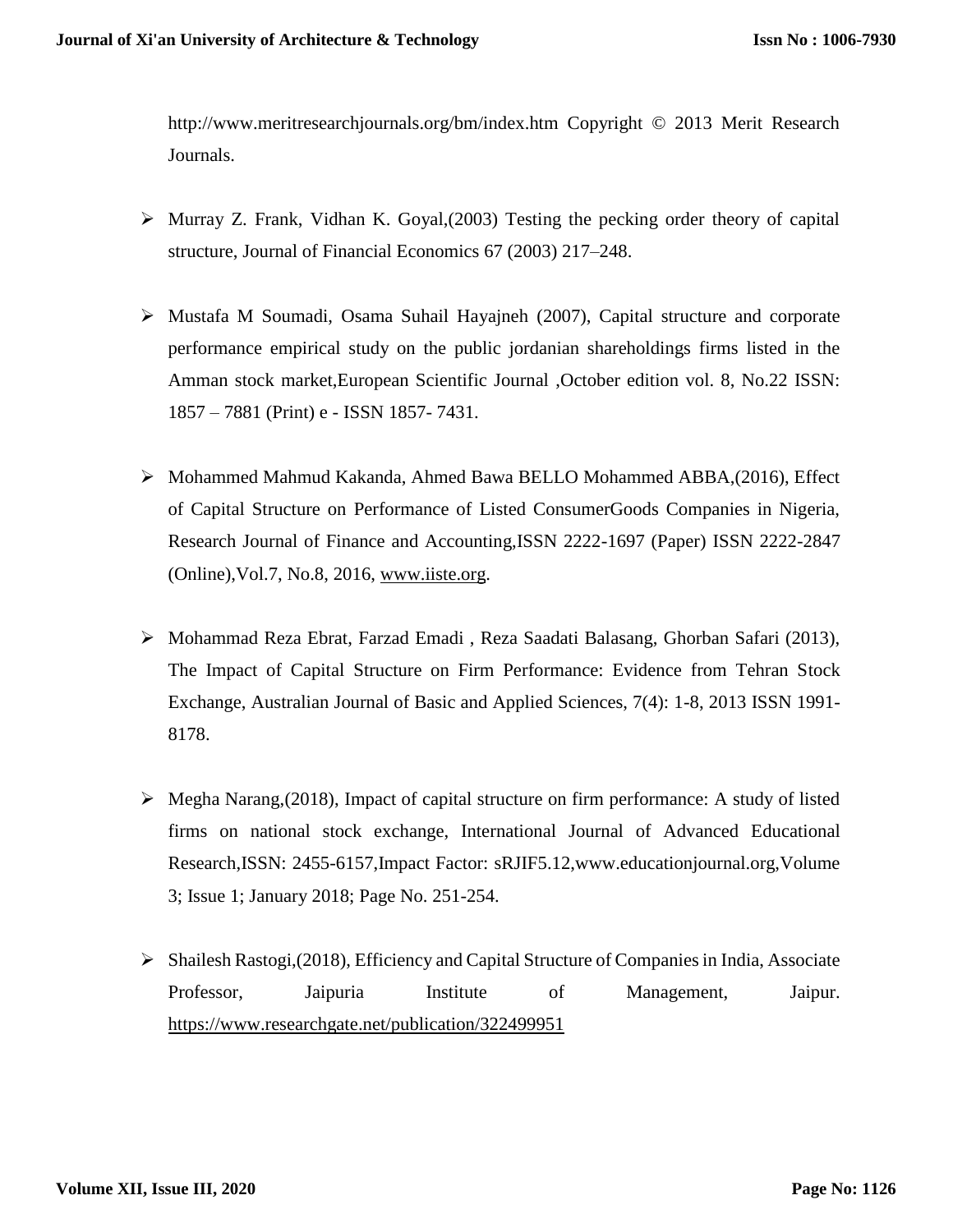- $\triangleright$  Siregar Risa Yanti Diannisa, Anggraeni Lukytawati, Pranowo Koes (2019), Impact of capital structure and firm financial performance on firm value: Evidence of agribusiness firms in Indonesia stock exchange, RJOAS, 1(85), January 2019,DOI 10.18551/rjoas.2019-01.54.
- Thirumagal, P. G., & Vasantha, S. (2016). Dividend Policy on Shareholders Wealth– Evidences from Indian Pharmaceutical Industry. Indian Journal of Science and Technology Vol, 9, 15.
	- Thirumagal, P. G., & Vasantha, S. (2015). Impact of Dividend on Firm Performance with Reference to Leasing and Hire Purchase Industry in India. International Journal of Engineering and Management Research (IJEMR), 5(4), 249-255.
- Thirumagal, P. G., & Vasantha, S. (2016). Dividend Policy on Shareholders Wealth– Evidences from Indian Pharmaceutical Industry. Indian Journal of Science and Technology Vol, 9, 15.
	- Thirumagal, P. G., & Vasantha, S. (2018). Dividend Determinants of Energy Industry. Indian Journal of Public Health Research & Development, 9(2), 172-177.
	- $\triangleright$  Tariq Javed, Waqar Younas, Muhammad Imran (2014), Impact of Capital Structure on Firm Performance:Evidence from Pakistani Firms, International Journal of Academic Research in Economics and Management Sciences,Sep 2014, Vol. 3, No. 5,ISSN: 2226- 3624.
	- Yu-Shu Cheng Yi-Pei Liu, Chu-Yang Chien (2010), Capital structure and firm value in China:A panel threshold regression analysis, African Journal of Business Management Vol. 4(12), pp. 2500-2507, 18 September, 2010 Available online athttp://www.academicjournals.org/AJBM ISSN 1993-8233 ©2010 Academic Journals.
	- Yinusa, Olumuyiwa Ganiyu, Ismail Adelopo , Yulia Rodionova , Olawale Luqmon Samuel (2019), Capital Structure and Firm Performance in Nigeria, African Journal of Economic Review, Volume VII, Issue I, January 2019.